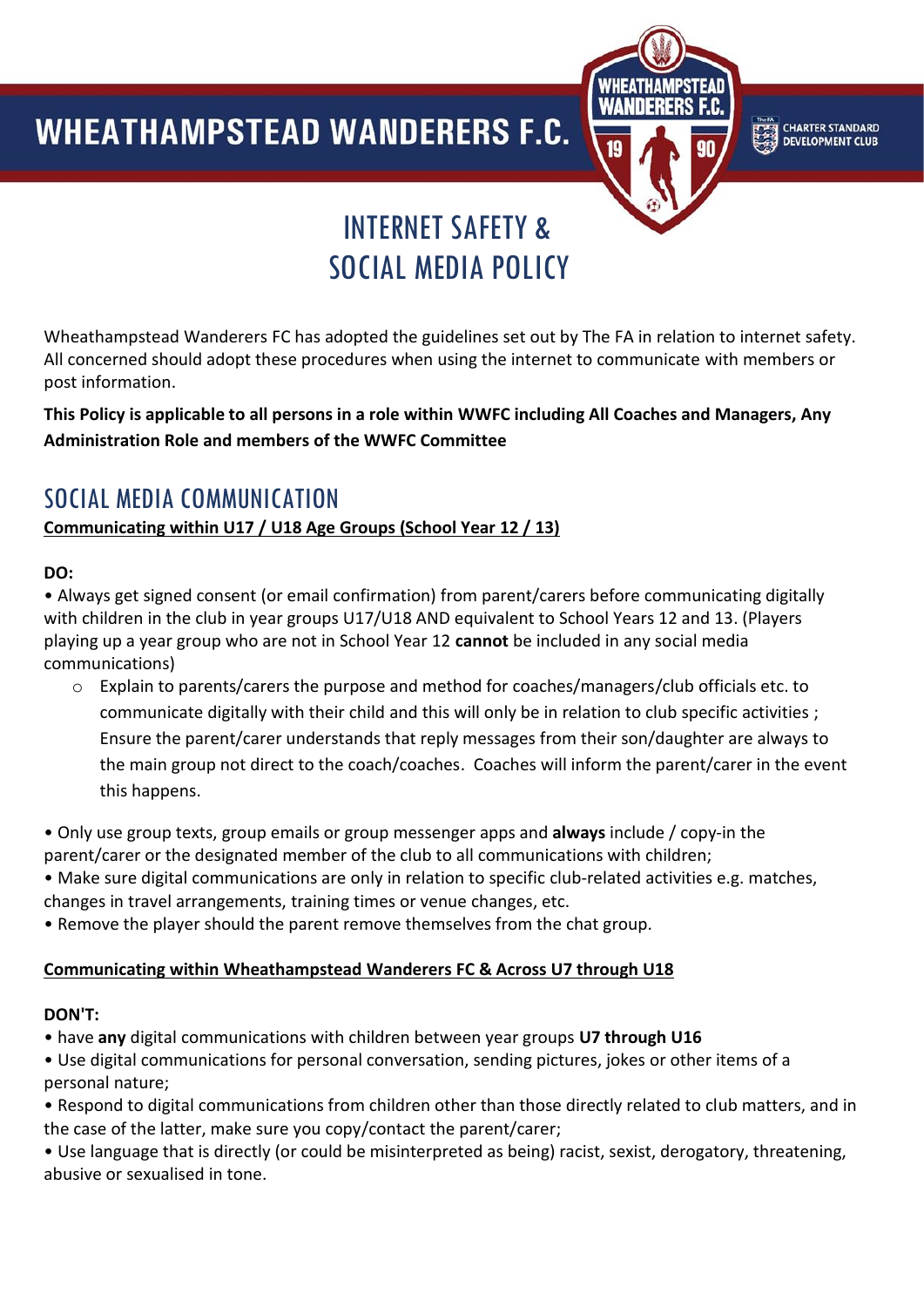• Accept as a friend, players or referees under the age of 18 on social networking sites of which they are members;

• Make contact with children or young people known through football outside of the football context by any means

• Share your own personal social networking sites with children or young people involved in youth football;

• Use internet or web-based communications to send personal messages of a non-football nature to a young person;

• Engage in any personal communications, 'banter' or comments.

#### **DO:**

• When contacting a referee known to be under 18, ensure that a fellow coach and/or the referee's parent/carer/mentor (if known) are on the email.

# INTERNET SAFETY

Once you have placed something on the internet it is in the public domain – that means anyone can access it, change it and share it with others. Bear this in mind when you are using the club website to host information for or about players.

- Avoid using player profiles do not provide personal contact details of players
- Always ensure you have parental permission to use any photos of players
- Avoid placing the full name of players who feature in photographs
- If a child tells you that they are concerned about the way someone has communicated with them online, report this to your Club Welfare Officer. See Website for Welfare Officer Contact information
- If you use the internet to communicate with players be aware of what you say and how you say it
- If you are concerned about the way a player is attempting to contact you via the internet e.g. using a social networking site or a chat area, speak to your Club Welfare Officer immediately. \* See Website for Team Contact information
- Remember you are in a position of trust as a coach, team manager, referee.
- Help your children to understand that they should never give out personal details to online friends personal information includes their instant messenger id, email address, mobile phone number and any pictures of themselves, their family or friends -if your child publishes a picture or video online – anyone can change it or share it and it may be online forever
- If your child receives SPAM/ junk email and texts, remind them never to believe them, reply to them or use them
- Help your child to understand that some people may not tell the truth online and therefore internet friends should remain online. They should never meet up with any strangers in the real world without an adult they trust being present.
- Always make sure your child feels comfortable in being able to come to you or someone they trust if they are worried about anything online. Teach young people how to block someone online and report them if they feel uncomfortable. Most sites will have guidance on this and any reports can be made directly to the CEOP (Child Exploitation and Online Protection) Centre via [www.ceop.police.uk.](http://www.ceop.police.uk/)